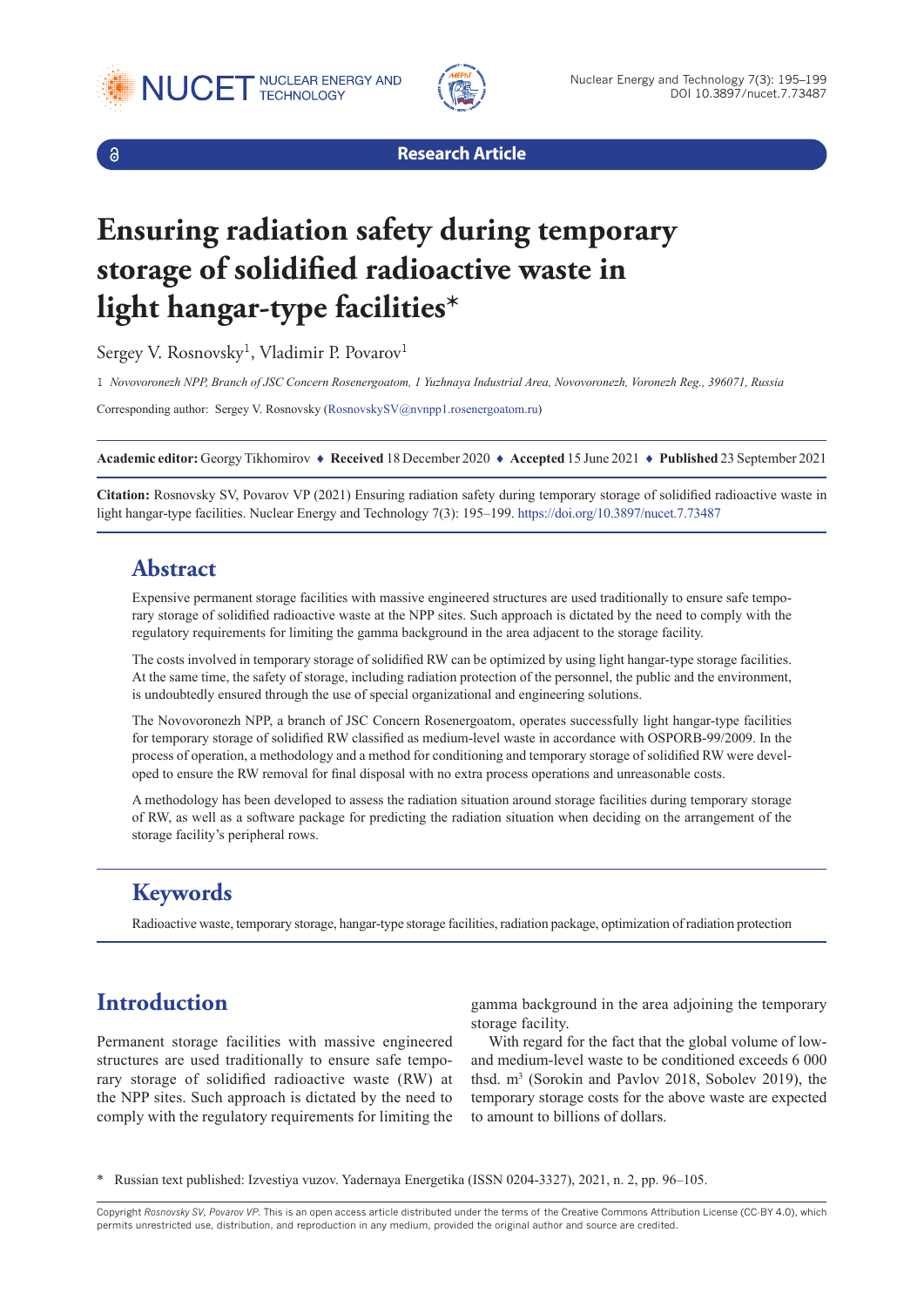The optimization of costs during temporary storage of solidified RW can be achieved through the use of light storage facilities of a hangar type. And the safety of storage, including radiation protection of the personnel, the public and the environment, is undoubtedly ensured through specific organizational and engineering solutions.

Since the mid-2000s, a number of casks have been developed in the Russian Federation to ensure safe conditioning of radioactive waste fully in compliance with regulatory requirements (Sorokin et al. 2013, Radchenko et al. 2017, Sorokin 2019).

Reinforced-concrete casks of the NZK-150-1,5P type have been used extensively in the Russian nuclear industry to condition different types of radioactive waste (Gataullin et al. 2011). Due to high density, apart from isolation of the radioactive content from the environment, these casks can be looked upon as the biological shielding component for protection against the effects of gamma fields during handling operations and in the process of temporary storage at the facility site (Shvedov et al. 2008, Gataullin et al. 2012).

Since 2008, light storage facilities of a hangar type have been used successively by the Novovoronezh NPP, a branch of JSC Concern Rosenergoatom, for the interim storage of solidified RW classified, in accordance with OSPORB-99/2009, as medium-level waste. A methodology has been developed and tested in the process of service for conditioning and interim storage of solidified RW, which results from the operation of the Novovoronezh NPP units, to ensure the minimization of costs, the safety of temporary storage, and the RW removal for final disposal without extra process operations (Nalivayko and Rosnovsky 2010).

The following practical tasks have been solved as part of the undertaken activities:

- a methodology and a method for the solidified RW conditioning and temporary storage have been developed to ensure the RW removal for final disposal while avoiding extra process operations and unreasonable costs;
- a methodology has been developed to assess the radiological situation around storage facilities during temporary storage of RW;
- procedures have been developed to measure the RW activity and radionuclide composition using analytical methods without cask opening and sampling;
- a dedicated software package has been developed to calculate the optimal loading of the temporary storage facility for casks so that to ensure the minimization of the radiation fields in the adjoining area.

The results obtained in the process of investigations make it possible to arrange for the interim storage of solidified waste at the NPP site using NZK casks and unheated light storage facilities of a hangar type. The developed models and procedures allow assessing the in-situ radiological situation.

As part of the developed conditioning technology, primary waste in the form of the evaporation-to-the-maximum-salt concentration plant's saline product is placed into steel drums which are packed into prismatic concrete casks of the NZK-150-1,5P type with the free space inside of these being filled with a substance that attenuates ionizing radiation (sand, concrete, etc.) (Rosnovsky and Bulka 2014).

For temporary storage, pending the shipment to the national operator, concrete casks are accommodated on a concreted platform above the ground level. At the top, the storage facility is covered with a light-weight steel structure that protects the contents from atmospheric phenomena, while providing little radiological protection.

The protection against ionizing radiation is achieved through dedicated procedures with waste placed inside a secondary package and through a particular arrangement of such packages within the storage facility.

Fig. 1 shows an example of the asymmetrical secondary package loading. Due to the varying thickness of the absorbing substance layer, provided primary casks with close radiation parameters are arranged as shown in Fig. 1, we obtain a diagram of radiation on the secondary package's outer walls (Fig. 2).



**Figure 1.** An example of the asymmetrical NZK-150-1,5P cask (secondary package) loading pattern: 1 – concrete cask wall, 2 – filler (extra biological shielding).

An analysis of the pattern shows that the equivalent dose rate differs greatly at different points of the concrete casks. Therefore, one can control the radiological safety parameters through a particular arrangement of outer casks in the storage facility. Fig. 3 shows an example of the layout.

To improve the efficiency of this approach, mathematical tools and software have been developed to calculate the optimal loading for the storage facility to ensure the smallest possible radiation impacts on the environment (Sorokin et al. 2013).

Procedures were adopted during the commissioning of hangar-type storage facilities for pilot operation to find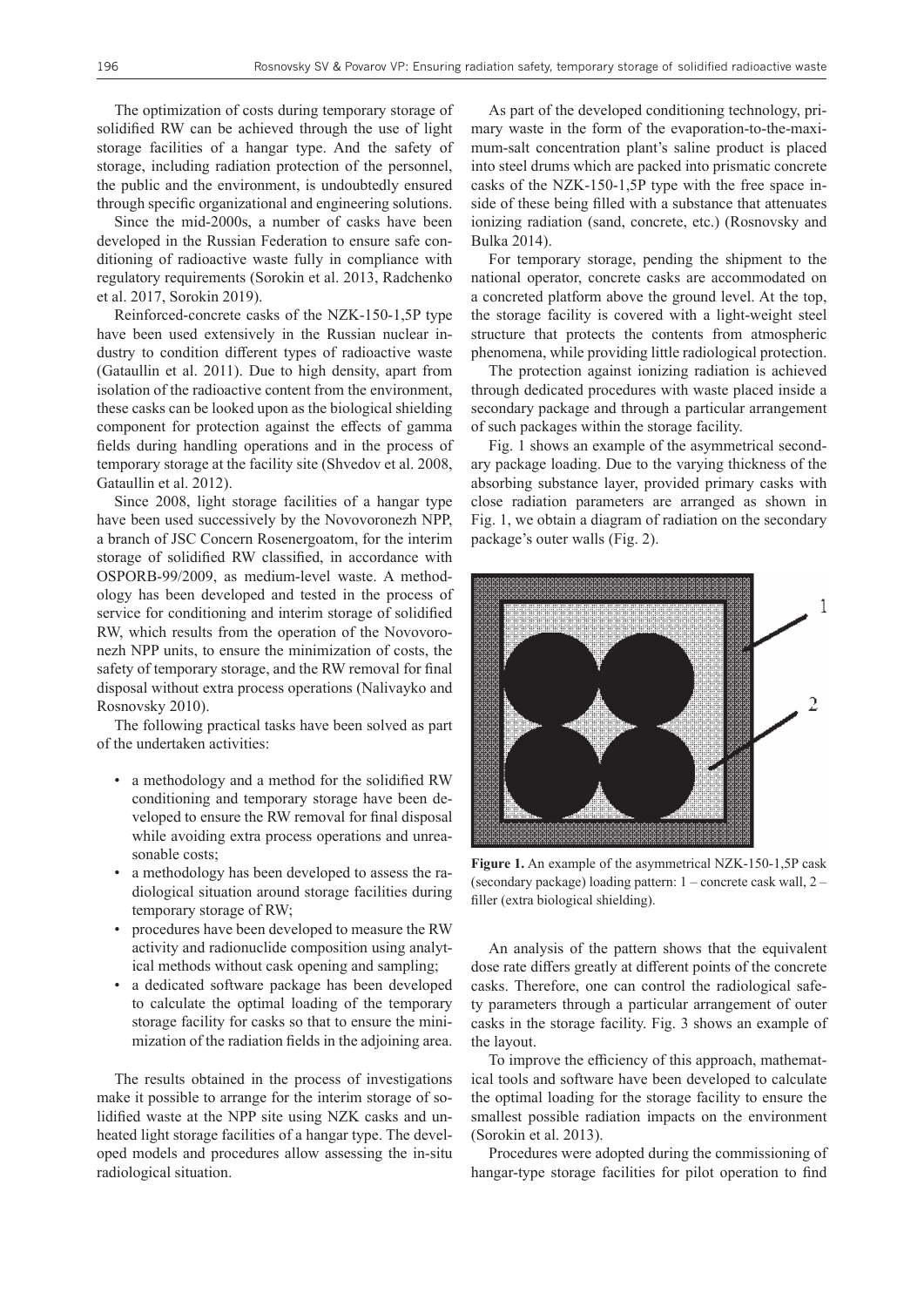

**Figure 2.** Directional pattern of gamma radiation from a filled NZK-150-1,5P cask.

out if it is possible to fill these based on determining the allowable equivalent dose rate values.

The following values were used as the reference maximum allowable levels during operation of hangar-type storage facilities based on radiation safety rules and internal regulations:

- 6.0  $\mu$ Sv/h, in the controlled access area;
- 1.2 μSv/h, at the buffer area boundary.

It is taken into account in assessing the radiological situation that, due to a low activity of the waste in storage, the casks in the outer row are the only contributor to radiation beyond the storage facility.

No radiation from casks in the inner rows penetrates the outer cask row in practically significant amounts. Therefore, the outer row of casks isolates the ionizing radiation from the casks in the storage facility's inner rows.

To calculate the values of the equivalent dose rate from the outer casks within and beyond the specialized facility area, we shall present the outer cask row as a portion of the spherical radiator surface with a certain radius,  $R_{\text{equ}}$ (Fig. 4). It is evident that the highest value of the equivalent dose rate is observed along the perpendicular that originates from the center of the hangar face (the radiation at point 1 in the figure will be higher than that at points 2 and 3).

The dose rate at the given distance from the wall center is expressed by the dependence

$$
D = A / (x + R_{\text{equ}})^2 + D_{\text{b}},
$$
 (1)

where  $D$  is the dose rate at the given point from the monitored hangar wall,  $\mu$ Sv/h;  $R_{\text{equ}}$  is the equivalent radius of the spherical source computed experimentally; *A* is the constant that characterizes the power of the radiation



**Figure 3.** Diagram of the external cask orientation in the storage facility's peripheral rows.

source as reduced to its center (found experimentally); *х* is the distance from the hangar wall to the point under consideration, m; and  $D<sub>b</sub>$  is the background value of the dose rate at the measurement point, μSv/h.

Calculated constants  $A$  and  $R_{\text{e,}q}$  were determined based on experimental data as the result of which the expression has taken the following form

$$
D = [3.6 \times D_0 / (x + 20.3)^2 + 0.13] \pm 7\% \text{ [}\mu\text{Sv/h\text{]}, \quad (2)
$$

where  $A = 3.6 \times D_0$ ;  $D_0$  is the average background dose rate on the hangar wall surface as shown by the radiation monitoring data; and  $D<sub>b</sub> = 0.13 \text{ }\mu\text{Sv/h}.$ 

For the equivalent dose rate on the outer surface of the specialized facility enclosure not to exceed a value of 1.0 μSv/h, in accordance with  $D<sub>b</sub>$ , the average dose rate from the cask sides facing the enclosure must not exceed 4.5 μSv/h. For the equivalent dose rate within the specialized facility not to exceed 6.0  $\mu$ Sv/h, the average dose rate from the cask sides facing the hangar wall must not exceed 10.8 μSv/h.



**Figure 4.** A model to assess the radiological situation around a hangar-type storage facility.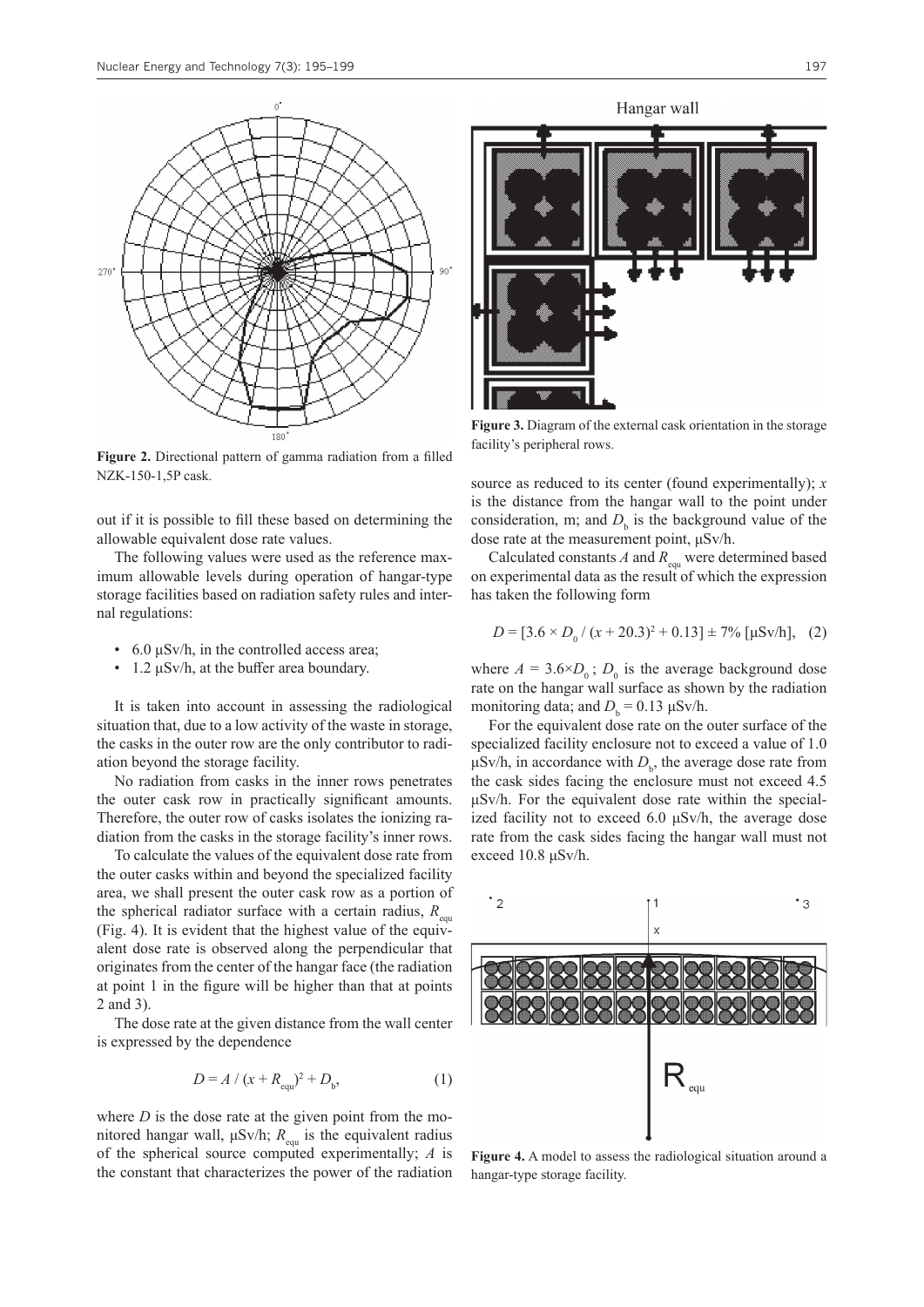As a result of the activities in 2014, a patent of invention has been registered for JSC Concern Rosenergoatom (Povarov et al. 2012).

In practice, to decide on if it is possible to accommodate a cask in the hangar's peripheral row, a more suitable criterion is often that based on the value of the saline product activity rather than on the gamma dose rate value. To reduce the earlier developed criteria to the permissible value of the waste activity in the peripheral row, we shall use a model of a spherical source with the activity distributed over the sphere surface (Fig. 5).



**Figure 5.** A model to calculate the permissible activity of radioactive waste in NZK-150-1,5P casks in the hangar's peripheral rows.

For the above source, the surface activity value relates to the dose rate as

$$
K = 2\pi A_s \Gamma_s r \times \ln[(R+r)/(R-r)]/R, \tag{3}
$$

whence

$$
A_{s} = KR / \left\{2\pi\Gamma_{\delta} r \times \ln[(R+r) / (R-r)]\right\}.
$$
 (4)

For the cask layer facing the specialized facility enclosure,  $R = r + 17 = 37.3$  m, and permissible  $K = 1$   $\mu$ Sv/h.

For the cask layers facing the specialized facility,  $R = r$  $+ 1 = 22.3$  m, and permissible  $K = 6 \mu$ Sv/h.

Then, from relation (4), we have the following specific surface activity values per the cask surface area unit for the row facing

- the enclosure:  $A_s = 2.22 \times 10^6 \text{ }\mu\text{m}^2$ ;
- the potential contamination area:  $A_s = 3.16 \times$  $10^6$  Bq/m<sup>2</sup>.

With the cask face area being equal to  $2.27 \text{ m}^2$ , we have the following average permissible activity of one unit for the row facing

- the specialized facility enclosure:  $A_{\text{nzk}} = 5.04 \times 10^6$  Bq;
- the potential contamination area:  $A_{\text{nzk}} = 7.17 \times 10^6$  Bq.

The calculations were conducted without taking into account the attenuation of the gamma radiation in the outer cask wall, and with no extra attenuating sand layer between the outer and inner cask walls. The total thickness of the protective layer is about 40 mm while the average density is 2 g/cm<sup>3</sup>. The coefficient of the above screen attenuating the gamma radiation with the energy  $E = 1$  MeV is equal to about 30.

Therefore, the final value of the average permissible activity for one outer cask is as follows for the row facing

- the enclosure:  $A_{\text{nzk}} = 1.512 \times 10^8$  Bq;
- he potential contamination area:  $A_{\text{nzk}} = 2.151 \times 10^8$  Bq.

To accommodate a new batch of classified casks, a decision is made based on the following rules as to the cask positioning.

- Low-level casks are accommodated in the storage facility's peripheral rows since the radiation dose from this class of casks is as small as possible.
- Casks with the maximum activity are accommodated in the central part of the storage facility. It is important that a rule is observed concerning the orientation of the wall with the radiation hazard sign applied to it – the respective cask shall be positioned with its wall with the minimum dose rate facing the peripheral row since positioning the cask otherwise will lead to increased radiation effects on the storage facility walls.
- Medium-level casks are placed between the peripheral rows and the central zone with extra-level casks.

A more accurate calculation of the radiation fields around the storage facility requires a procedure based on presenting each cylindrical cask with the EMSC plant's saline product as a standalone radiator using the field superposition principle and Monte Carlo method.

Software has been developed based on the obtained results in the form of specialized modules and in the form of a separate application for the hangar-type facility control.

Fig. 6 shows the result of operating a software module that determines the distribution of the equivalent dose rate from the outer package cask filled with waste with particular characteristics. As can be seen from the figure, the obtained results copy the diagram in Fig. 2 the data for which were obtained experimentally.



**Figure 6.** Software-predicted distribution of the gamma dose rate from a filled NZK-150-1,5P cask.

It is permitted to perform calculations by hand, as well as to develop specialized software based on the developed